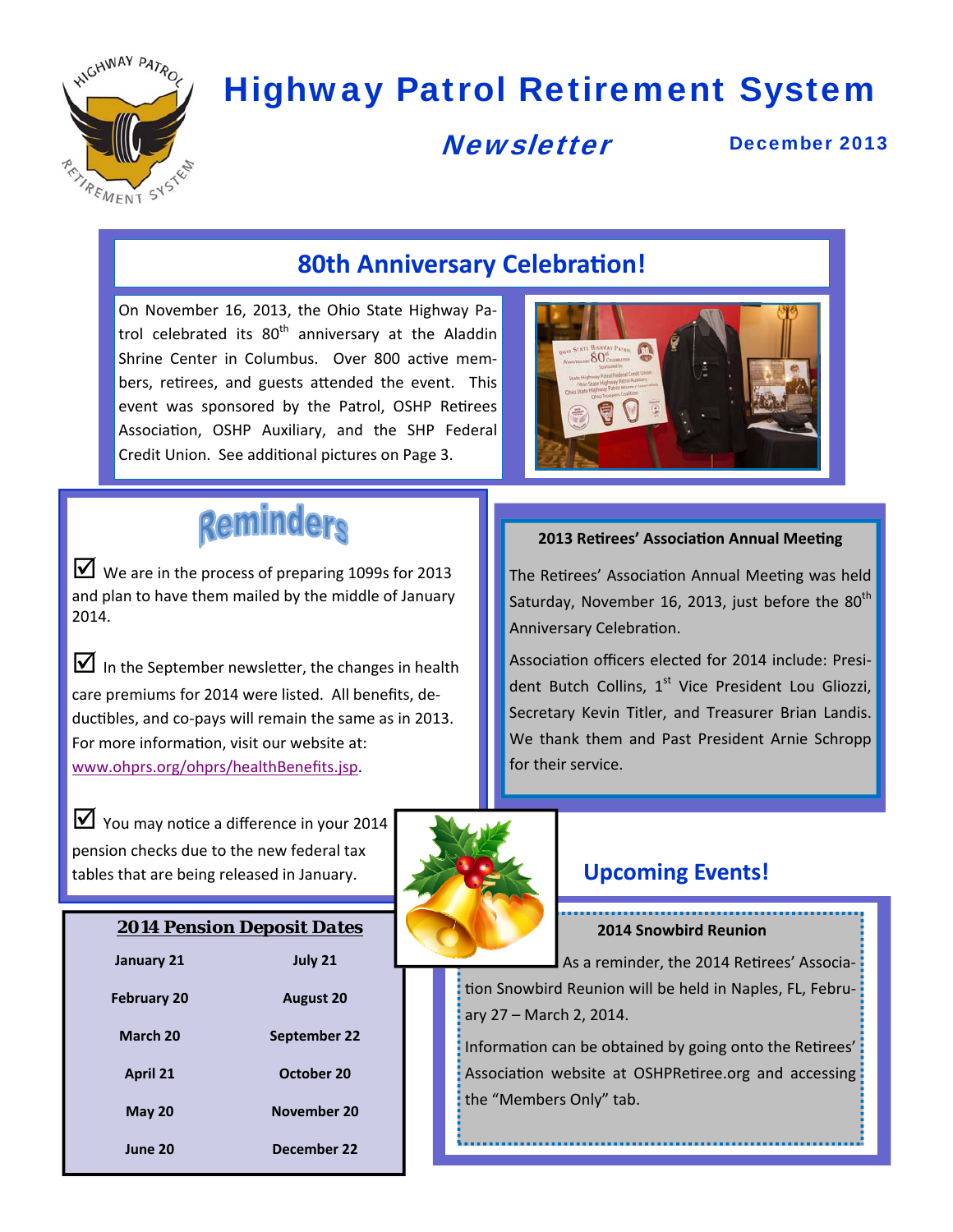

### **2013 Columbus Day OSHP Golf Challenge**

On October 14, 2013, approximately 50 active and retired members participated in the annual Columbus Day golf outing at Phoenix Golf Links in Columbus. The format was somewhat differ‐ ent this year, but the West team won the chal‐ lenge with 12 ½ points followed by the East with 10 points and the Retirees with 2  $\frac{1}{2}$ .



**West Team East Team** 



**ReƟrees Team** 



# **AddiƟonal Benefits for Medical Mutual Members**

Medical Mutual members should be aware that in addition to paying medical expenses, your HPRS plan provides you with additional health-related benefits, often at no cost.

Among the benefits of the plan are:

## **HPRS Investment Returns**

| <b>Date</b> | <b>Investment Portfolio</b><br><b>Market Value</b> | YTD<br>Increase/(Decrease) |
|-------------|----------------------------------------------------|----------------------------|
| 10/31/2013  | \$789,903,000                                      | 15.1%                      |
| 9/30/2013   | \$775,129,000                                      |                            |
| 6/30/2013   | \$745,829,000                                      |                            |
| 12/31/2012  | \$717,036,000                                      |                            |
| 12/31/2011  | \$679,404,000                                      |                            |

- **Health Risk Assessment ‐** A comprehensive, self administered, online health questionnaire. Participants receive a Health Quotient summary upon completion of the questionnaire that measures overall health status.
- **Walking for Wellness ‐** MMO provides a walking program overview, helpful information and materials such a personal walking logs and customizable packets.
- **Weight Watchers** ‐ MMO offers members a special reimbursement for joining Weight Watchers. Members can join meetings at work or in their communities and receive up to \$150 back from their registration fees each calendar year.
- **Smoking Cessation Program Participants receive** up to five telephone counseling sessions; up to 8 weeks of Nicotine Replacement Therapy (at no cost); printed educational materials; and the latest medication information to help the member quit smoking.
- WebMD In-depth education and information about specific health conditions, quizzes, calculators, illustrated guides and slide shows.

For more information, go to www.MedMutual.com or call (877)520‐6729.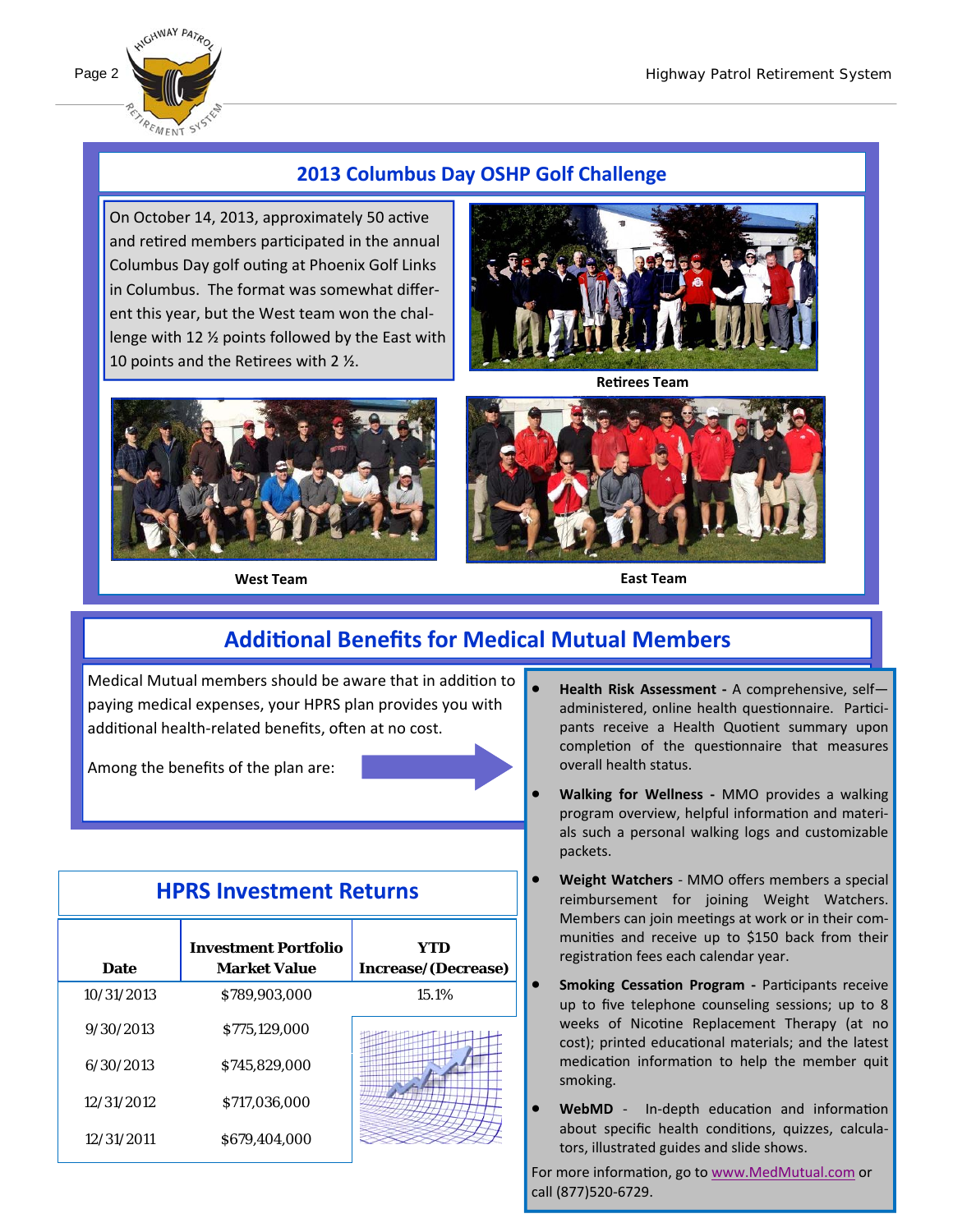

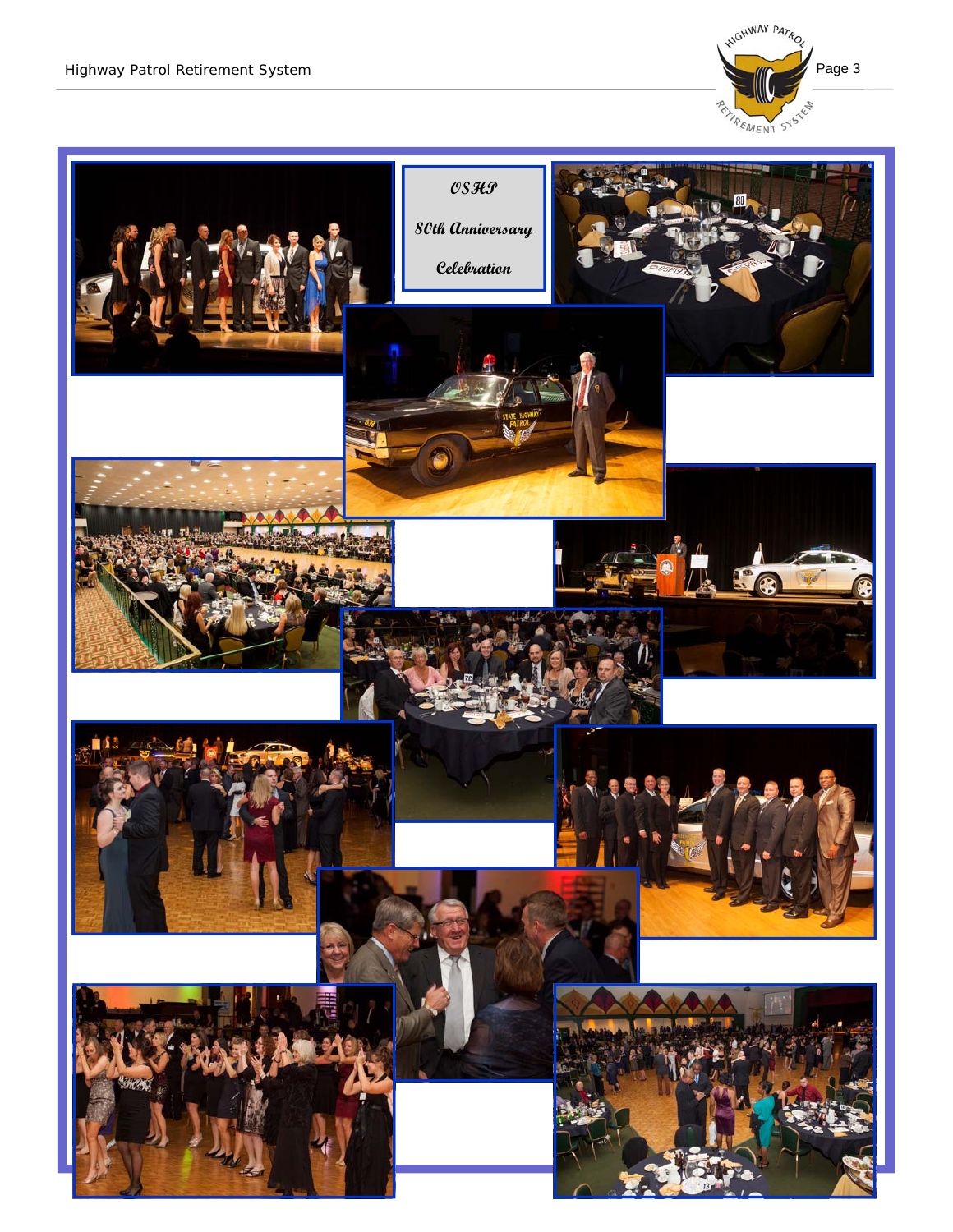

#### **OSHP Retiree CCW Qualifications**

In its second year, many retirees took advantage of the firearms concealed carry qualifications at the Patrol Academy range. Qualified retired officers can complete the requirements of The Law Enforcement Officers Safety Act (H.R. 218), enacted in 2004, to carry a concealed weapon under Federal authority. Under the provisions of this Federal resolution, Patrol Retirees who have separated from the division in good standing can qualify with their firearm, at their own expense, once every twelve months by completing a course of fire that meets the same standards as active duty Patrol officers. The Academy is offering this service again in 2014.

Training and qualification dates for 2014 have been scheduled from 1:00 pm through 4:00 pm on the following dates:

| Date:                       | HP-15C's into Academy Range by: |  |  |
|-----------------------------|---------------------------------|--|--|
| Wednesday, February 5, 2014 | <b>January 22, 2014</b>         |  |  |
| Wednesday, May 7, 2014      | April 23, 2014                  |  |  |
| Wednesday, August 13, 2014  | July 30, 2014                   |  |  |
| Wednesday, November 5, 2014 | October 29, 2014                |  |  |
|                             |                                 |  |  |

Permits are valid for one calendar year from the date of previous qualification. Going forward, the qualification dates will be established to maximize the 12-month cycle.

OSHP retirees must complete a written request for approval (HP-15C). This approval application can be obtained from http://statepatrol.ohio.gov/training.stm or from our website. Applications received later than 14 days prior to the qualification date will be deferred to the next qualification date. Retirees must bring their ID card to the qualification and must supply their own weapon(s) and ammunition.

Additional information about this concealed carry program will be provided on the day of your qualification or by calling Lt. Steven Click, Division Armorer, at 614-752-7083. If this is your first time to qualify, it is recommended you contact Lt. Click in advance with any questions you may have.

|                                   | <b>Number</b> | <b>Average Benefit</b> | <b>Average Age</b> |
|-----------------------------------|---------------|------------------------|--------------------|
| <b>Service Retirees</b>           | 1,096         | \$43,046               | 66.1               |
| <b>Surviving Spouses/Children</b> | 248/21        | \$16,510/\$2,284       | 75.2/22.2          |
| <b>Disability Retirees</b>        | 124           | \$33,630               | 52.9               |
| <b>Total</b>                      | 1,489         | \$37,278               | 65.9               |

#### **HPRS Facts & Figures**

Data as of 12/1/2013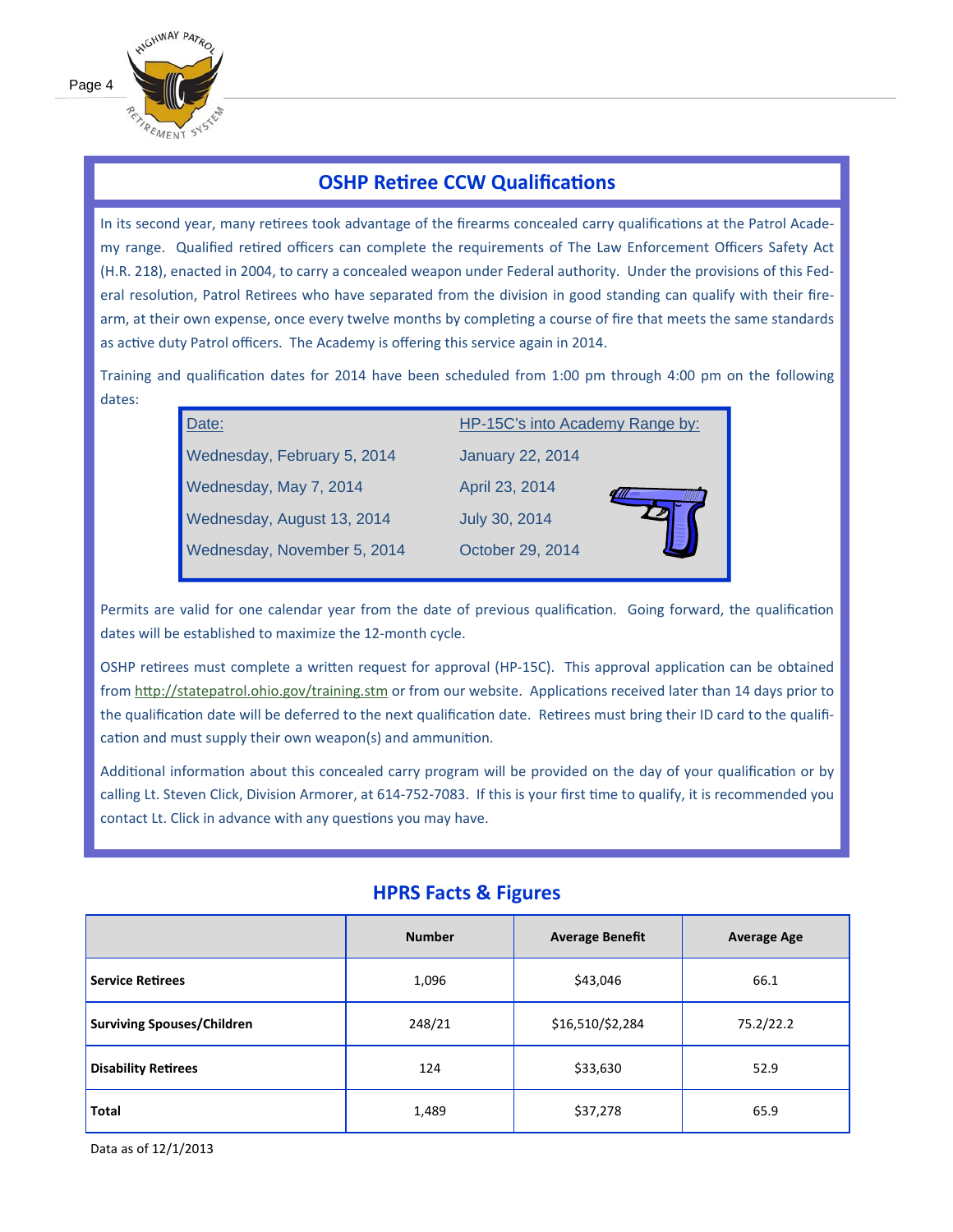

### **Medical Mutual of Ohio: My Health Plan**

To make the right decisions for your health care needs, it's important to have the right information. It is all at your fingertips 24/7 with My Health Plan, Medical Mutual of Ohio's safe and secure member website. If you aren't registered for My Health Plan, we encourage you to sign up today. Simply visit www.MedMutual.com, and click on *Register Now* on the right side of the page to get started.

My Health Plan gives you easy access to your Explanation of Benefits (EOB) statements. These statements show you how much the plan paid and what you will pay for treatments or procedures. You **Medical ID Cards**

can also search for doctors, hospitals and other medical facilities to make sure your plan covers them.

Register for My Health Plan to:

- **See your recent claims (for two years)**
- **Review deductibles and coinsurance amounts**
- **Access health and wellness resources**

**The only individuals who will receive medical identification cards for 2014 are new enrollees in Medical Mutual of Ohio.** 

**There will not be new cards issued for Aetna Medicare Advantage, Express Scripts, or Aetna Vision.** 

**Delta Dental does not issue cards. For the dental group number, please visit www.ohprs.org.**

With My Health Plan, you have the information you need to make good decisions about your health and take full advantage of your benefits.

If you have any questions, please call the MMO Customer Care Center at the number on your member ID card.

## **Keeping Connected: Informal Gatherings Across the State**

Want to connect? There are various informal retiree gatherings going on around the state! See below for locations and contact information if you'd like to aƩend.



**Huber Heights** ‐ Last Friday of each month ‐ 7 am Bob Evans, IS 70 and 201, Huber Heights, Ohio Contact: Russ Johnson, 937‐677‐7650

**Wooster ‐** 1st Saturday of every month (unless holiday) ‐ 9 am Ryan's, 3743 Burbank Road, Wooster, Ohio Contact: JP Allen

**Lancaster ‐** Every Saturday ‐ 8 am Tim Horton's, 823 N. Memorial, Lancaster, Ohio Contact: Bob Markowski

**New Philadelphia** ‐ 2nd Tuesday of every month Buehler's Food Market, 417 S. Broadway ‐ 9:30 am Contact: Lt. Mark Glennon, Post 79

**Zanesville** ‐ January 27, 2014 at 11:30 am ‐ future dates TBD. Golden Corral, 3761 North Point Dr., Zanesville, Ohio Contact: Lt. MaƩ Boyd, 740‐453‐4972

**Logan ‐** 1st Wednesday of every month ‐ 8 am Jack's Steakhouse, 35770 Hocking Dr., Logan, Ohio Contact: Steve Belyus, 740‐698‐0306

**Walter Liddle Memorial Luncheon ‐** 1 PM (March date TBD) Willow Brook at Delaware Run, 100 Delaware Crossing West, Delaware, Ohio

Contact: Howard Shearer or Darryl Anderson

If anyone knows of additional retiree gatherings, please let HPRS know so we can inform others.

#### *Please Note:*

*Our office will be closed on —*

*Wednesday, December 25 (Christmas)*

*Wednesday, January 1 (New Year's Day)*

*Monday, January 20 (MLK Day)*

*Monday, February 17 (President's Day)*